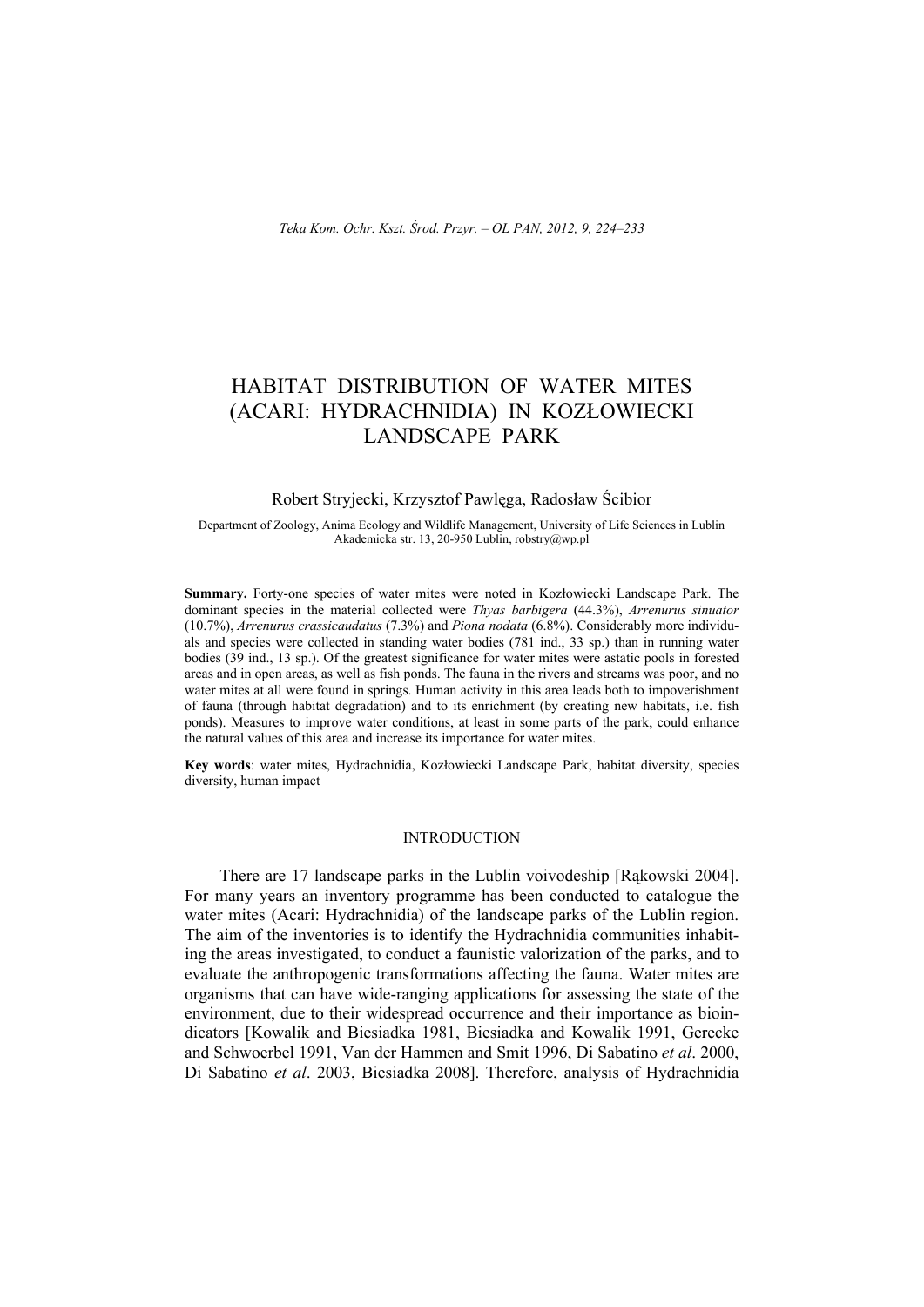communities can provide much valuable information on the current state of aquatic biocenoses, as well as potential threats in the future.

In the Lublin region, the Hydrachnidia faunae of the following landscape parks have thus far been characterized: Pojezierze Łęczyńskie Landscape Park [Kowalik and Stryjecki 1999], Nadwieprzański Landscape Park [Kowalik and Stryjecki 1999, 2000a, Stryjecki 2010], Chełmski Landscape Park [Kowalik and Stryjecki 2000b], Kazimierski Landscape Park [Buczyński *et al*. 2003] and Lasy Janowskie Landscape Park [Stryjecki 2002, 2003, 2004a, 2004b, 2004c].

The aim of this study was to present data on the water mite fauna of Kozłowiecki Landscape Park, a region that had not previously been investigated. The study focused on analysing the habitat distribution of water mites in the park. The occurrence of water mites was analysed in running water bodies (rivers, meadow streams, springs) and standing water (fish ponds, astatic pools). A faunistic valorization of the habitats and areas of the park with the greatest natural values in terms of Hydrachnidia fauna was presented. Measures which could enhance the role of this region for water mites were also proposed.

## STUDY SITES AND METHODS

A general characterization of Kozłowiecki Landscape Park can be found in a study by Rąkowski (ed.) [2004]. Samples were taken from 16 sites (8 in running water bodies and 8 in standing water bodies). Five groups of habitats were distinguished among the sites:

 $\overline{A}$  – rivers and streams: the river Minina in Stoczek (N: 51°22'53.37", E: 22°29'51.82"), Dąbrówka (N: 51°24'40.02", E: 22°29'2.65"), Biadaczka (N: 51°25'16.93", E: 22°27'4.37") and Samoklęski (N: 51°25'46.38", E: 22°26'26.75" – buffer zone of the park); a tributary of the river Parysówka in Majdan Kozłowiecki (N: 51°24'59.85", E: 22°33'2.32"); a meadow stream in Biadaczka (N: 51°25'15.47", E: 22°27'2.15"); Krzywa Rzeka (Ciemięga) in Stary Tartak (N: 51°23'59.45",  $E: 22^{\circ}30'57.65'$ 

 $B$  – springs: a group of rheolimnocrene springs in Stoczek (N:  $51^{\circ}22'53.37$ ", E:  $22^{\circ}29'51.82"$ 

C - astatic forest pools: in Majdan Kozłowiecki (N: 51°24'30.49", E: 22°32'55.51"); the pool called Dzikowisko in Majdan Kozłowiecki  $(N: 51°24'33.34"$ , E:  $22°32'51.42"$ ); a sphagnum pool in Majdan Kozłowiecki  $(N: 51^{\circ}24'36.48", E: 22^{\circ}33'1.38")$ 

 $D$  – astatic pools in open areas: in Nowy Staw (N:  $51^{\circ}23'16.61"$ , E:  $22^{\circ}33'44.7$ "); the pool called Wyręb in Stary Tartak (N:  $51^{\circ}23'48.52$ ", E:  $22^{\circ}31'47.1"$ ; small pools in the planned Wielosił reserve (N:  $51^{\circ}22'29.17"$ , E:  $22^{\circ}34^{\circ}9.49^{\circ}$ )

 $E$  – fish-breeding ponds: in Samoklęski (N: 51°25'43.4", E: 22°26'24.64" – buffer zone of the park); Dołki fish ponds in Stary Tartak (N:  $51^{\circ}25^{\circ}43.4$ ", E:  $22^{\circ}26'24.64"$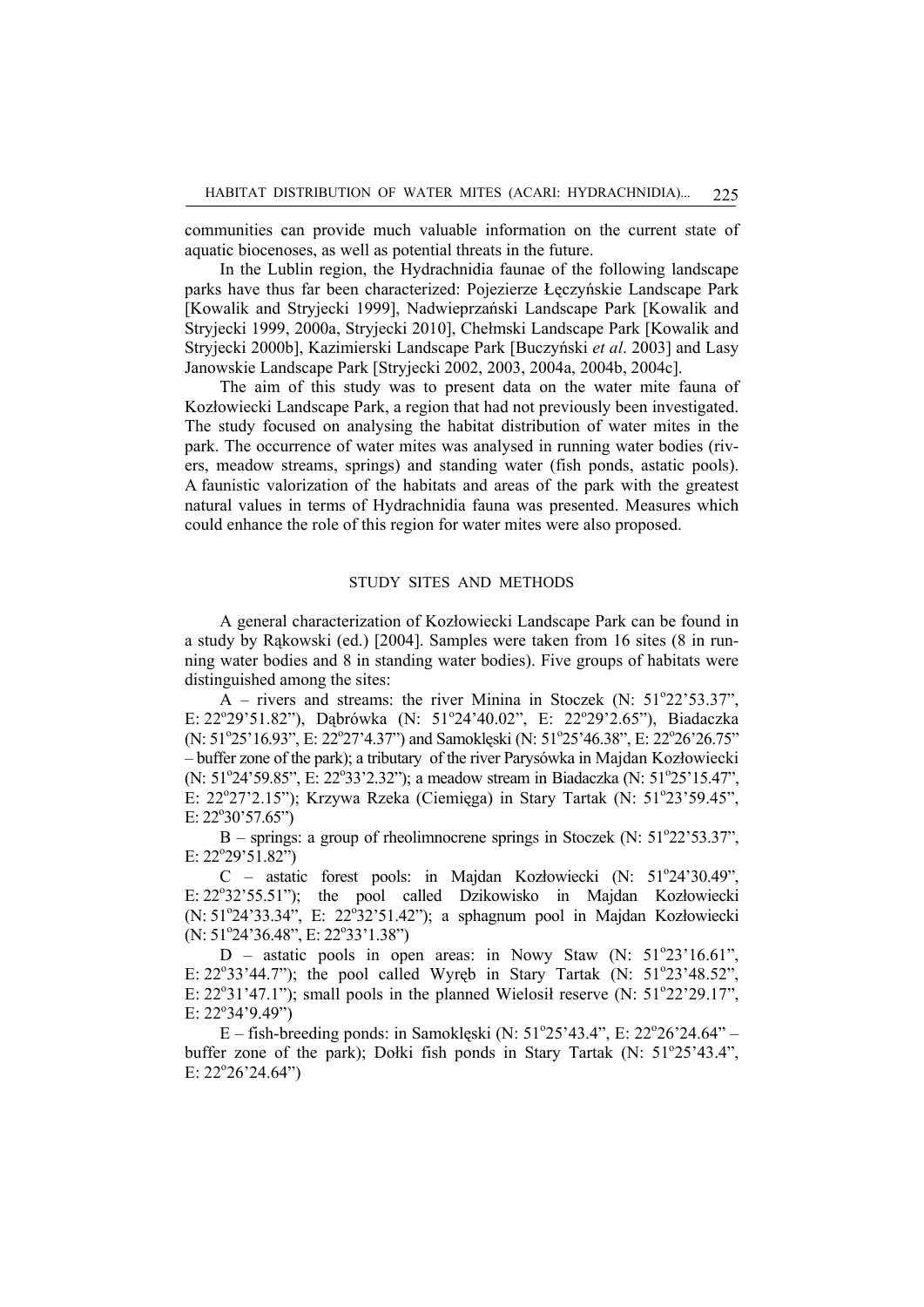Field research was carried out in 2005. Samples were collected once a month from April to September (6 times). A total of 112 samples were collected. The material was collected with a dip net with 250 µm apertures (semi-quantitative samples). Faunal similarity between habitat groups was calculated according to the Bray-Curtis formula using the software BIODIVERSITY PRO v.2 [McAleece *et al*. 1997]. Species diversity was calculated using the Shannon-Wiener formula (base 2 logarithm). Species nomenclature was applied according to Biesiadka [2008].

#### RESULTS

In the water bodies investigated, 820 Hydrachnidia individuals (804 adults and 16 deutonymphs) were collected. There were 41 species belonging to 16 genera and 10 families (Tab. 1). The most frequently represented families were Hydryphantidae (50.6% of the material collected, 8 sp.), Arrenuridae (22.8%, 11 sp.) and Pionidae (12.3%, 9 sp.). Superdominance of one species was noted in the material – *Thyas barbigera* constituted as much as 44.3% of the fauna collected. The other dominants (dominance > 5%) were *Arrenurus sinuator* (10.7%), *Arrenurus crassicaudatus* (7.3%) and *Piona nodata* (6.8%).

Substantially more individuals and species were caught in standing water bodies (781 ind., 33 sp.) than in running water (39 ind.,  $13$  sp.) – Tab. 1.

All of the water mites collected from running water bodies were found in rivers and streams (habitat group A), with most of the specimens caught in the river Minina. Isolated specimens were found in the tributary of the river Parysówka, while none at all were noted in Krzywa Rzeka or in the meadow stream in Biadaczka. In general, it can be stated that the fauna of the rivers and streams of the park is quantitatively extremely poor and atypical in terms of species composition, as most of the species noted were stagnobionts, while fauna typical for rheocenoses, which consist of rheobionts and rheophiles, was poor (Tab. 1).

No water mites were found in the springs (habitat group B).

In standing water bodies, the greatest number of individuals  $-325$  – were caught in astatic forest pools (habitat group C). Superdominance of one species was noted in this type of water body – *Thyas barbigera* constituted as much as 87.1% of the fauna collected here (Tab. 1). The highest species richness (18 species), on the other hand, was noted in astatic pools situated in open areas (habitat group D). In the fish ponds (habitat group E), high numbers of both individuals (258) and species (14) were collected (Tab. 1).

Two clusters were observed in the faunal similarities between habitat groups (Fig. 1). The first cluster included astatic open-area pools and astatic forest pools (37.6% similarity). The second cluster included fish ponds and rivers and streams, but the faunal similarity between these habitat groups was very low  $(3.5\%)$ .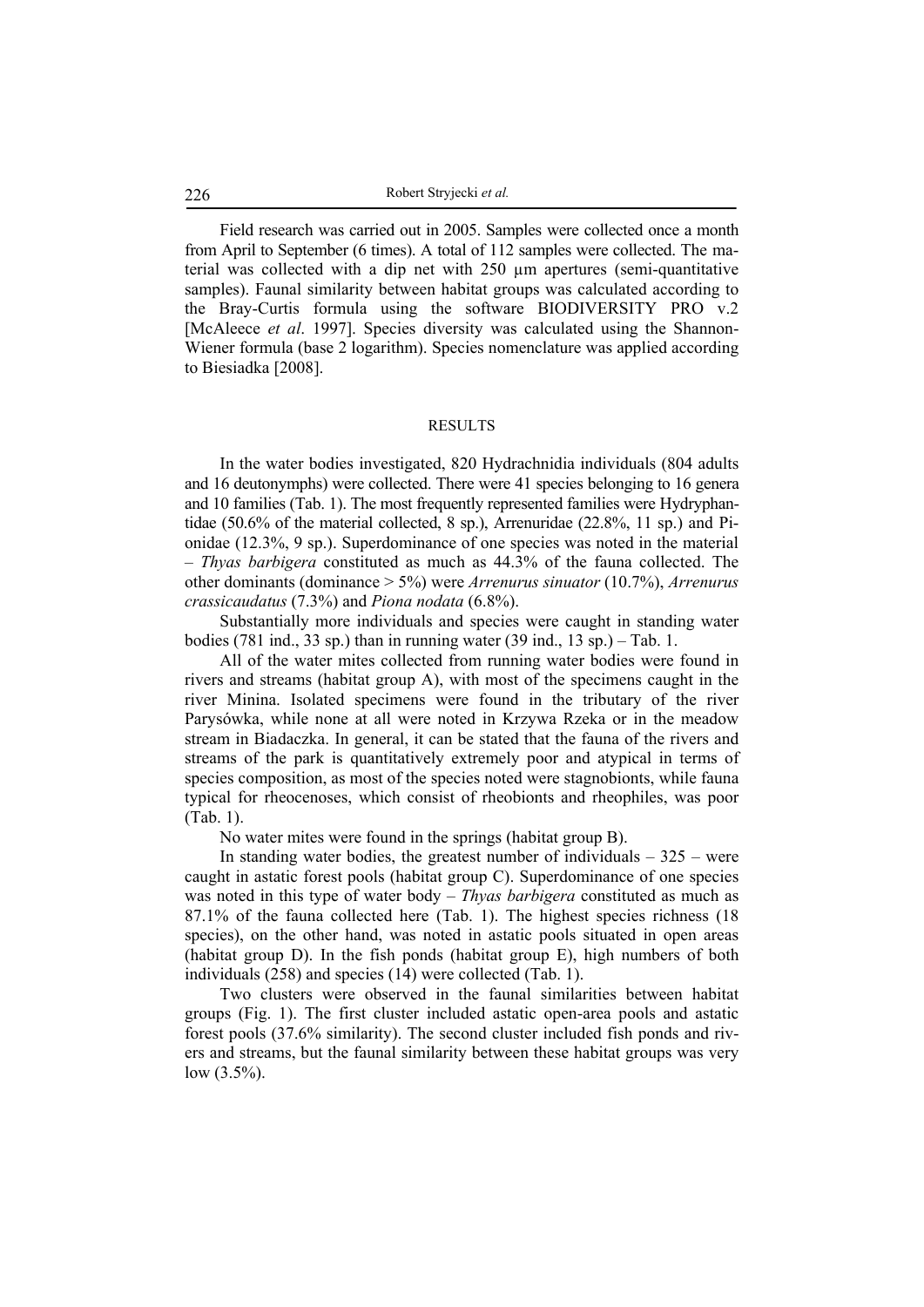| No               | Taxon                               |                | Running waters |                |                | Standing waters |                |                         |  |
|------------------|-------------------------------------|----------------|----------------|----------------|----------------|-----------------|----------------|-------------------------|--|
|                  |                                     | A              | B              | Σ              | $\mathbf C$    | D               | E              | Σ                       |  |
| 1.               | Hydrachna leegei Koen.              |                |                |                | $\overline{8}$ |                 |                | 8                       |  |
| $\overline{2}$ . | Limnochares aquatica (L.)           |                |                |                |                |                 | $\mathbf{1}$   | 1                       |  |
| 3.               | Eylais hamata Koen.                 | $\mathbf{1}$   |                | $\mathbf{1}$   |                | $\mathbf{1}$    |                | 1                       |  |
| $\blacksquare$   | Eylais sp.                          |                |                |                |                |                 |                |                         |  |
| 4.               | Hydryphantes crassipalpis Koen.     |                |                |                |                | 1               |                | $\mathbf{1}$            |  |
| 5.               | Hydryphantes hellichi Thon          | $\mathbf{1}$   |                | $\mathbf{1}$   |                |                 |                |                         |  |
| 6.               | Hydryphantes octoporus Koen.        |                |                |                |                | 1               |                | 1                       |  |
| 7.               | Hydryphantes planus Thon            |                |                |                | 9              | 13              |                | 22                      |  |
| 8.               | Hydryphantes ruber (Geer)           | $\overline{c}$ |                | $\overline{c}$ | 6              |                 |                | 6                       |  |
| $\blacksquare$   | Hydryphantes sp. (deutonymphs)      |                |                |                | 1              | $\mathbf{1}$    |                | $\overline{c}$          |  |
| 9.               | Thyas barbigera Viets               |                |                |                | 283            | 80              |                | 363                     |  |
| 10.              | Thyas pachystoma Koen.              |                |                |                |                | $\overline{4}$  | $\mathbf{1}$   | 5                       |  |
| $\blacksquare$   | <i>Thyas</i> sp. (deutonymphs)      |                |                |                |                | $\mathbf{1}$    |                | $\mathbf{1}$            |  |
| 11.              | Euthyas truncata (Neum.)            |                |                |                | 10             | $\mathbf{1}$    |                | 11                      |  |
| 12.              | Lebertia fimbriata Thor             | $\mathbf{1}$   |                | $\mathbf{1}$   |                |                 |                |                         |  |
| 13.              | Limnesia maculata (Müll.)           | $\mathbf{1}$   |                | $\mathbf{1}$   |                |                 | 28             | 28                      |  |
| 14.              | Limnesia undulatoides Davids        | $\overline{c}$ |                | $\overline{c}$ |                |                 | 10             | 10                      |  |
| 15.              | Hygrobates fluviatilis (Ström)      | $\mathbf{1}$   |                | $\mathbf{1}$   |                |                 |                |                         |  |
| 16.              | Hygrobates longipalpis (Herm.)      | 7              |                | 7              |                |                 |                |                         |  |
| 17.              | Hygrobates nigromaculatus Leb.      | 16             |                | 16             |                |                 |                |                         |  |
| 18.              | Unionicola crassipes (Müll.)        |                |                |                |                |                 | 2              | 2                       |  |
| 19.              | Neumania deltoides (Piers.)         |                |                |                |                |                 | 35             | 35                      |  |
| 20.              | Neumania imitata Koen.              | $\mathbf{1}$   |                | $\mathbf{1}$   |                |                 |                |                         |  |
| 21.              | <i>Neumania vernalis</i> (Müll.)    |                |                |                |                |                 | $\overline{c}$ | $\overline{c}$          |  |
| 22.              | Piona alpicola (Neum.)              |                |                |                |                | $\sqrt{3}$      |                | $\overline{\mathbf{3}}$ |  |
| 23.              | Piona clavicornis (Müll.)           |                |                |                |                | $\mathfrak{D}$  |                | $\overline{c}$          |  |
| 24.              | Piona coccinea (Koch)               |                |                |                |                |                 | $\mathbf{1}$   | $\mathbf{1}$            |  |
| 25.              | Piona imminuta (Piers.)             | $\mathbf{1}$   |                | $\mathbf{1}$   |                |                 | $\overline{7}$ | $\overline{7}$          |  |
| 26.              | Piona neumani (Koen.)               |                |                |                |                |                 | 3              | 3                       |  |
| 27.              | Piona nodata (Müll.)                |                |                |                | 8              | 48              |                | 56                      |  |
| $\blacksquare$   | Piona sp. (deutonymphs)             |                |                |                |                |                 | 9              | 9                       |  |
| 28.              | Tiphys latipes (Müll.)              |                |                |                |                | 9               |                | 9                       |  |
| 20.              | Pionopsis lutescens (Herm.)         |                |                |                |                | $\tau$          |                | 7                       |  |
| 30.              | Forelia variegator (Koch)           | 3              |                | 3              |                |                 |                |                         |  |
| 31.              | Arrenurus ablator (Müll.)           |                |                |                |                |                 | $\mathbf{1}$   | 1                       |  |
| 32.              | Arrenurus batillifer Koen.          |                |                |                |                | 2               |                | $\overline{c}$          |  |
| 33.              | Arrenurus bisulcicodulus Piers.     |                |                |                |                | 6               |                | 6                       |  |
| 34.              | Arrenurus crassicaudatus Kram.      |                |                |                |                |                 | 60             | 60                      |  |
| 35.              | Arrenurus cylindratus Piers.        | $\mathbf{1}$   |                | $\mathbf{1}$   |                |                 |                |                         |  |
| 36.              | Arrenurus inexploratus Viets        |                |                |                |                | 2               |                | $\mathfrak{2}$          |  |
| 37.              | <i>Arrenurus integrator</i> (Müll.) |                |                |                |                | $\overline{c}$  |                | $\overline{c}$          |  |
| 38.              | Arrenurus latus Barr. et Mon.       | $\mathbf{1}$   |                | 1              |                |                 | 8              | 8                       |  |
| 39.              | Arrenurus mediorotundatus Thor      |                |                |                |                | 11              |                | 11                      |  |
| 40.              | Arrenurus sinuator (Müll.)          |                |                |                |                |                 | 88             | 88                      |  |
| 41.              | Arrenurus truncatellus (Müll.)      |                |                |                |                | 2               |                | 2                       |  |
|                  | Arrenurus sp. (deutonymphs)         |                |                |                |                | 1               | $\overline{2}$ | 3                       |  |
|                  | Total<br>specimens                  | 39             |                | 39             | 325            | 198             | 258            | 781                     |  |
|                  | Total<br>species                    | 13             |                | 13             | 6              | 18              | 14             | 33                      |  |
|                  |                                     |                |                |                |                |                 |                |                         |  |
| $H^{\prime}$     |                                     | 2.8            |                | 2.8            | 0.8            | 2.7             | 2.6            | 3.0                     |  |

Table 1. Species composition and numbers of water mites collected in the Kozłowiecki Landscape Park

Explanations:

A – rivers and streams, B – springs, C – astatic forest pools, D – astatic open-area pools, E – fish ponds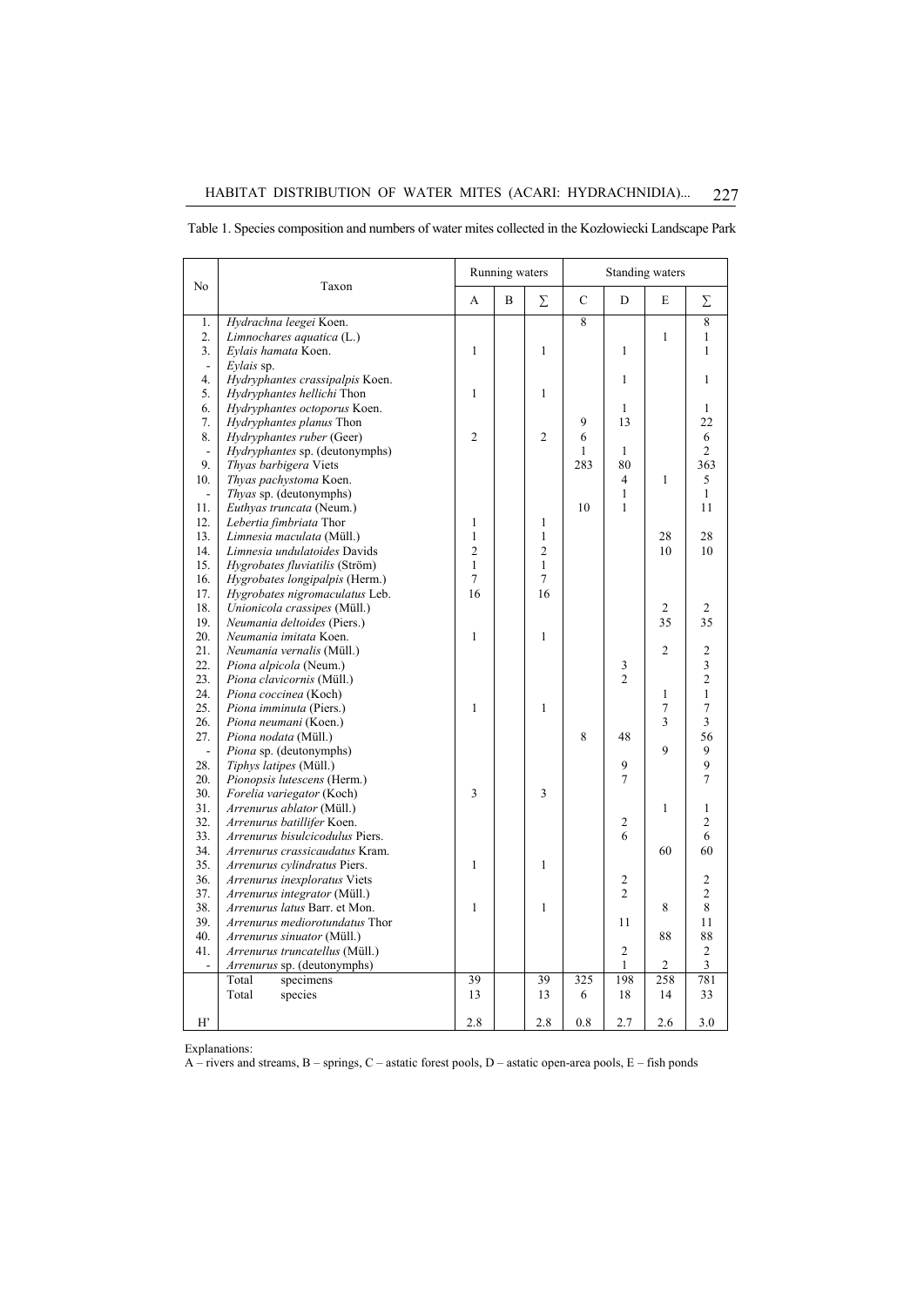

Fig. 1. Faunal similarities between habitats distinguished in the Kozłowiecki Landscape Park:  $A$  – rivers and streams, C – astatic forest pools, D – astatic open-area pools, E – fish ponds



Fig. 2. Percentage share of ecological groups in the standing water bodies of Kozłowiecki Landscape Park

Water mites caught in standing water bodies were classified into four ecological groups according to Cichocka [1998]: small water body species, species typical of vernal astatic water bodies, lake species, and tyrphobiontic and tyrphophilic species. In the astatic forest pools, 100% of the fauna belonged to the group of species characteristic of vernal astatic water bodies. In the astatic pools in open areas, water mites typical of astatic water bodies were dominant (88.2%, 14 sp.), but small water body species were present as well (10.3%, 3 sp.). The fauna of the fish ponds was different, with small water body species dominating  $(70.4\%$ , 8 sp.) and a substantial proportion of lake species  $(28.8\%$ , 4 sp.) – Fig. 2.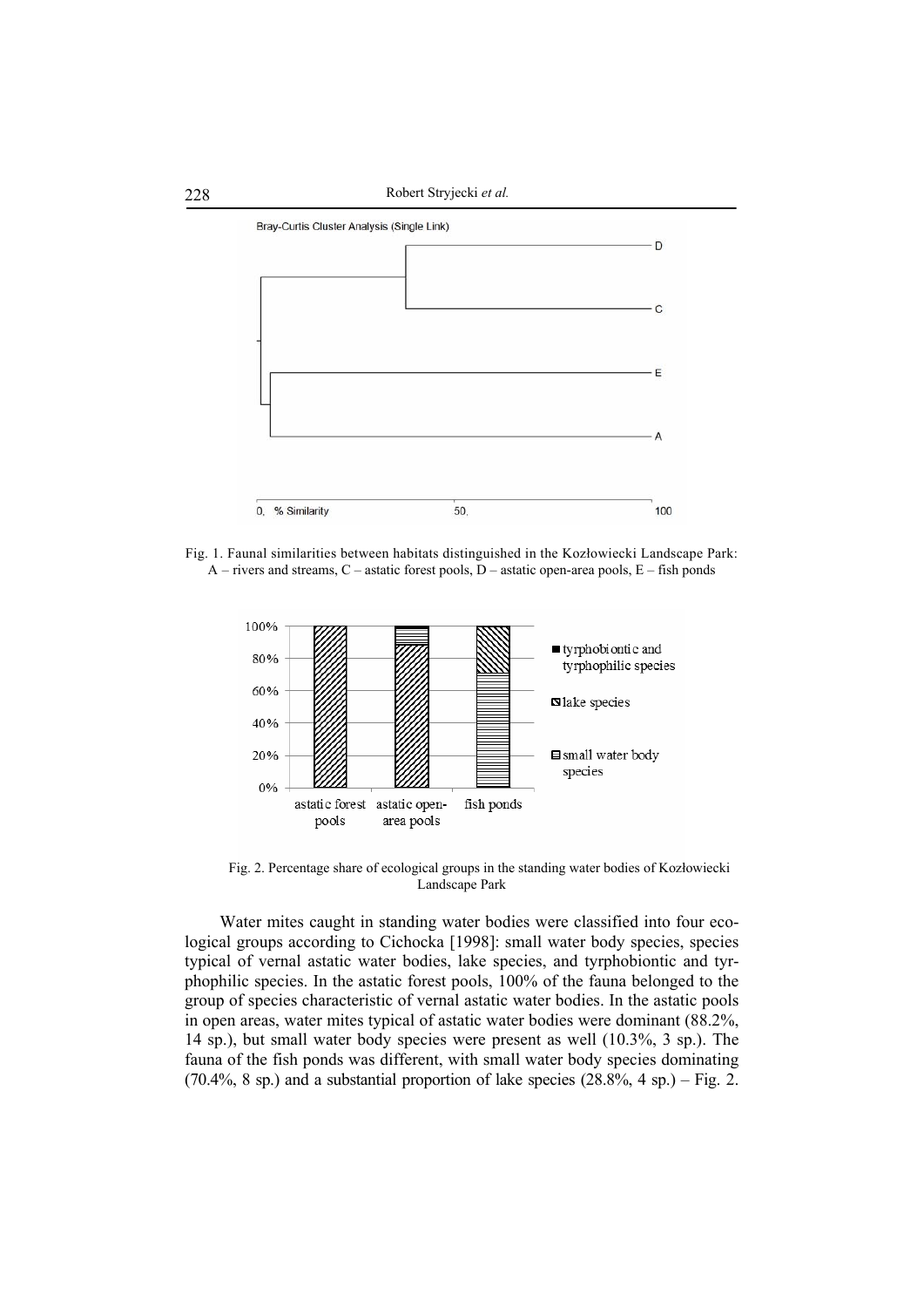The nearly complete lack of tyrphobiontic and tyrphophilic species should be considered a characteristic feature of the Hydrachnidia of the park.

Species diversity in the rivers and streams was 2.8. This was also the value for all the running water bodies, as there were no water mites found in the springs. The total species diversity for the standing water bodies was 3.0. Among the standing water bodies, the highest species diversity was noted in the astatic open-area pools (2.7), and the lowest in the astatic forest pools (0.8) – Tab. 1.

## DISCUSSION

The number of water mite species noted in Kozłowiecki Landscape Park (41 sp.) is not very high. In contrast, there were 78 species collected from the nearby Nadwieprzański Landscape Park [Kowalik and Stryjecki 1999, 2000a, Stryjecki 2010], 39 species from just one type of water body – peat bog pools – in Chełmski Landscape Park [Kowalik and Stryjecki 2000b], and as many as 148 Hydrachnidia species in Lasy Janowskie Landscape Park [Stryjecki 2002]. The low species richness compared to other landscape parks of the Lublin region may be due to several factors. The water bodies of Kozłowiecki Landscape Park are not very diverse and have been partially transformed by human activity [Buczyński *et al*. 2007]. Due to the low groundwater level and drying out of peat bogs, there are few peat bog pools, particularly permanent ones, while straightening of rivers has reduced the number of small water bodies in their valleys and accelerated their eutrophication. Moreover, when the park was created it included areas that had already been partially transformed by drainage and straightening of rivers [Buczyński *et al*. 2007]. The effect of these factors (unvaried habitats, anthropogenic transformations) is fairly poor Hydrachnidia fauna.

Analysis of the water mite fauna of Kozłowiecki Landscape Park reveals a striking disproportion between running and standing water bodies. The number of study sites in these two types of water bodies was the same (8 in each), but substantially fewer individuals and species were collected from running water bodies (39 ind., 13 sp.) than from standing water bodies (781 ind., 33 sp.). A similar phenomenon was observed in the nearby Nadwieprzański Landscape Park, where there was also a substantial disproportion between the fauna of running and standing water bodies [Stryjecki 2010]. Apart from the surface water network – there are more standing water bodies – the reasons for the impoverished fauna of the running water bodies of Kozłowiecki Landscape Park lie in transformations of the rivers and streams resulting from human activity, i.e. water pollution and hydromorphological changes, such as straightening of river beds and construction of dikes on the banks. These factors unfavourably affect water mites, first eliminating rheobiontic and rheophilic species [Kowalik 1981, Kowalik and Biesiadka 1981, Gerecke and Schwoerbel 1991, Van der Hammen and Smit 1996]. The effect of the anthropogenic transformations of running wa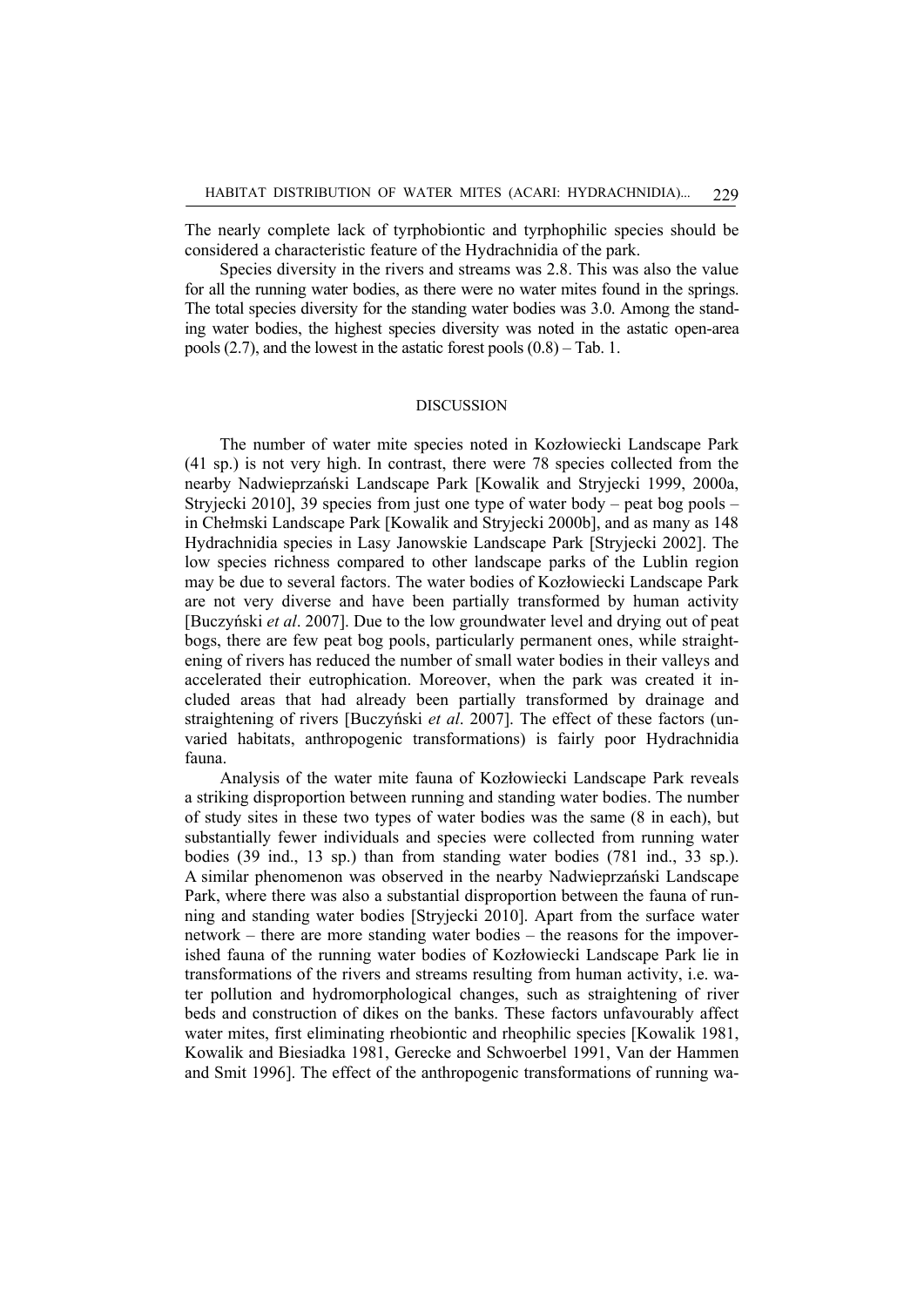ter bodies in the park was extreme impoverishment of their fauna and its atypical character; most of the species noted in these water bodies were stagnobionts, while the proportion of rheobionts and rheophiles was negligible.

A separate question is the lack of water mites in the springs of the area investigated. The outflow of the rheolimnocrene springs in Stoczek was small; the streams flowing from them were small and shallow. Thus the lack of water mites resulted from poorly developed habitats rather than from other factors. The Kazimierski Landscape Park, which is not geographically distant, has welldeveloped spring habitats, and here the water mite fauna has been found to be well-developed [Buczyński *et al*. 2003]. It should be added that representatives of other groups of invertebrates have been absent in these springs as well – aquatic beetles [Buczyński *et al*. 2007] and dragonflies [Buczyński 2008].

Among the standing water bodies in the park, the most individuals were noted in the astatic forest pools (325 ind.), while the most species were collected in the astatic pools in open areas (18 sp.). Astatic pools in forests and in open areas created a distinct cluster in the similarity pattern (Fig. 1). A trait shared by these two types of water bodies was a very high proportion of vernal species (Fig. 2). The second similarity cluster consisted of fish ponds and rivers and streams. The grouping of these habitats into one cluster resulted from the fact that the fauna in the rivers and streams was atypical – most of the species noted here were stagnobionts, while fauna typical for rheocenoses, consisting of rheobionts and rheophiles, was poor.

In the astatic water bodies there was very high dominance of one species – *Thyas barbigera*. The proportion of this species was 87.1% in the astatic forest pools, and 40.4% in the astatic pools in open areas. *Thyas barbigera* is a species associated with astatic water bodies [Biesidaka 1972, 2008, Cichocka 2008], so its presence here is natural. What is surprising, however, is the size of the population. This species occurs infrequently in the Lublin region [Kowalik 1984, Stryjecki 2004b], and in many parts of the region it has not been noted at all [Kowalik 1980, Kowalik and Stryjecki 2000a, b, Stryjecki 2009, 2010]. Based on the available literature, the largest population of this species, not only in the Lublin region but in all of Poland, was noted in the Kozłowiecki Forest.

The very high dominance of *Thyas barbigera* in the astatic forest pools resulted in a low value for the species diversity index (only 0.8 – the lowest of all the water body types). According to Odum [1982], low biodiversity is characteristic of unstable biocenoses subject to seasonal or periodic disturbances due to human activity or to nature. A biocenosis reacts to environmental stress with a decrease in the number of infrequently represented species and a simultaneous increase in the dominance of species with high tolerance for stress. The very high dominance of *Thyas barbigera* – a species characteristic of astatic water bodies – accompanied by a small qualitative and quantitative share of other species, was a reaction to the effects of environmental stress, which in this case was the complete drying up of pools in the summer.

In the fish ponds, large numbers of both individuals and species were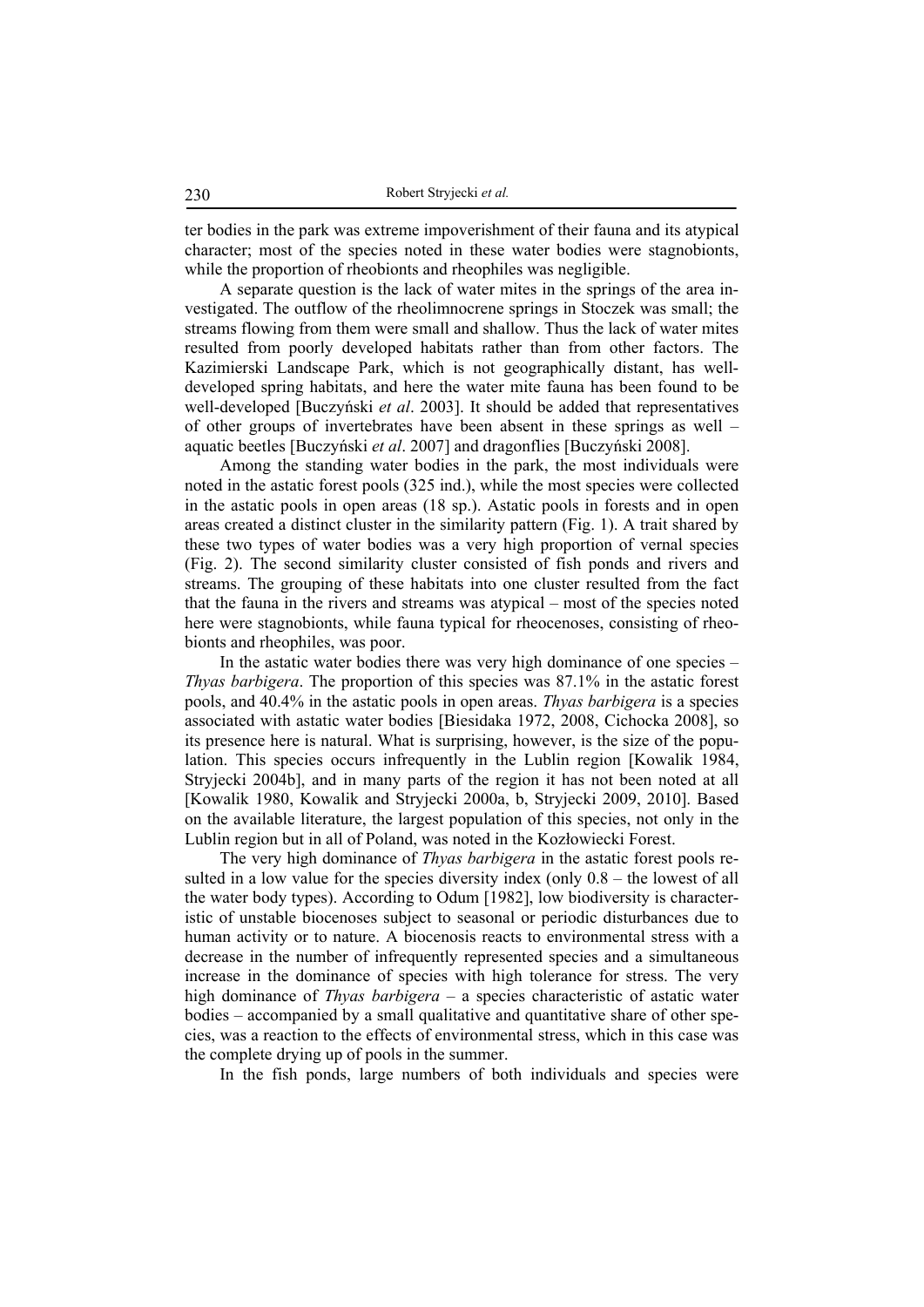caught (Tab. 1), and the species diversity of the Hydrachnidia communities was high. As many as 7 species were caught in the fish ponds that were not noted in other types of water bodies. It should be emphasized that despite their anthropogenic origin, the ponds have played a vital role for the Hydrachnidia communities of this area. Fish ponds have also been very important for other groups of invertebrates; very valuable special care species and indicator species of aquatic beetles [Buczyński *et al*. 2007] and dragonflies [Buczyński 2008] have been noted here.

The nearly complete lack of tyrphobiontic and tyrphophilic species should be considered a characteristic feature of the Hydrachnidia of the park. From this synecological group only isolated specimens of *Limnochares aquatica* and *Piona alpicola* were collected. Species associated with peat bog pools did not occur due to the lack of suitable habitats. Some of the water bodies examined had characteristics of peat bog pools (abundant patches of *Sphagnum*, acidic water pH – the sphagnum pool in Majdan Kozłowiecki), but these habitats were too ephemeral, drying out in the summer. Due to this instability they were inhabited by species characteristic of vernal water bodies rather than those associated with peat bog pools. A lack of species associated with peat bog pools has also been noted in the case of other groups of invertebrates, e.g. aquatic beetles. According to Buczyńskiego *et. al*. [2007], the habitat conditions in the peat bog pools of the park are unsuitable for the development of fauna associated with this type of water body, as the pools are too ephemeral and the drying out of the peat bogs too deep, which precludes survival of the dry period in deeper, wetter layers of moss.

## **CONCLUSIONS**

1. The Hydrachnidia fauna of Kozłowiecki Landscape Park is poorer than that of other landscape parks in the Lublin region. This is due to the lack of variety of aquatic habitats as well as to the detrimental effects of human activity.

2. Of greatest significance for the fauna were astatic pools – the greatest number of individuals and species were noted here. The fauna of the rivers and streams was very poor, and no water mites at all were found in the springs.

3. The significance of fish ponds for water mites should be emphasized. These water bodies were an important habitat and increased the species diversity of the fauna of the park.

4. Human activity in the area contributes both to impoverishment of fauna (through habitat degradation) and to its enrichment (by creating new habitats – fish ponds). Taking measures to improve water conditions, at least in some parts of the park, could enhance the nature values of the area and its significance for water mites.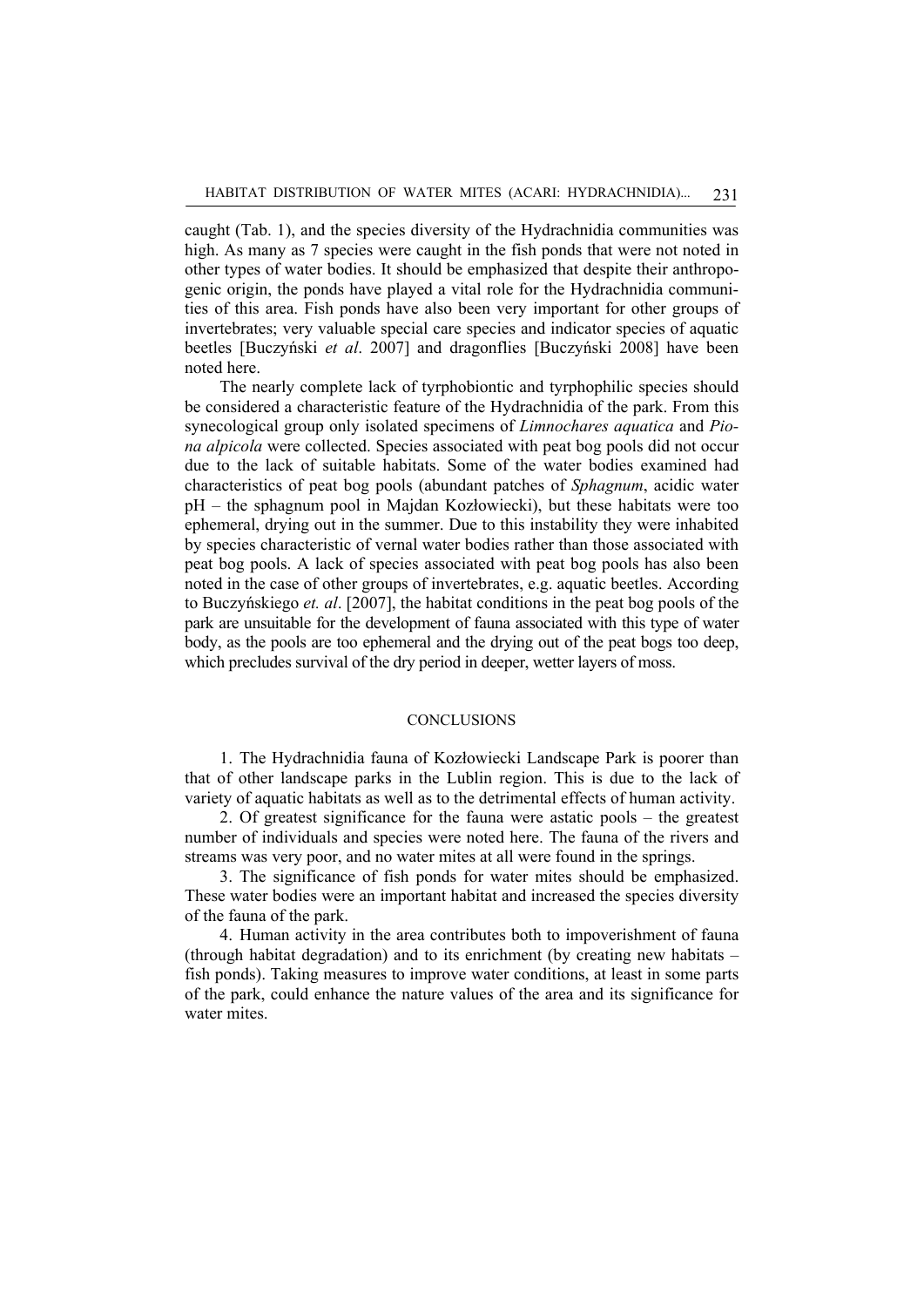#### **REFERENCES**

- Biesiadka E., 1972. Hydracarina of the National Park of Great Poland (in Polish). Pr. monogr. Przyr. Wielkop. Parku Nar. 5, 102 pp.
- Biesiadka E., 2008. Warer Mites (Hydrachnidia) (in Polish), in: Fauna of Poland characteristics and checklist of species, Bogdanowicz W., Chudzicka E., Pilipiuk I., Skibińska E., (eds). Muzeum i Instytut Zoologii PAN, Warszawa, 3, p. 149–219.
- Biesiadka E., Kowalik W., 1991. Water mites (Hydracarina) as indicators of trophy and pollution in lakes, in: F. Dusbabek and V. Bukwa (eds), Modern Acarology 1, Academia Prague, p. 483–491.
- Buczyński P., 2008. Dragonflies (Odonata) of the Kozłowiecki Forest (in Polish). Odonatrix 4 (2), 33–42.
- Buczyński P., Czachorowski S., Moroz M., Stryjecki R., 2003. Odonata, Trichoptera, Coleoptera*,*  and Hydrachnidia of springs in Kazimierski Landscape Park (Eastern Poland) and factors affecting the characters of these ecosystems. Acta Hydrobiol. Suppl., 5, 13–29.
- Buczyński P., Przewoźny M., Guz M., 2007. Aquatic beetles (Coleoptera: Hydradephaga, Hydrophiloidea, Staphylinoidea, Byrrhoidea) of Kozłowiecki Landscape Park (in Polish). Parki Nar. Rez. Przy. 26, 2, 93–111.
- Cichocka M., 1998. Water mites (Hydracarina) of the peat-bogs in Mazurian Lakeland (in Polish). Wydaw. WSP w Olsztynie, 133, 128 pp.
- Di Sabatino A., Gerecke R., Martin P., 2000. The biology and ecology of lotic water mites (Hydrachnidia). Freshwat. Biol. 44, 47–62.
- Di Sabatino A., Cicolani B., Gerecke R., 2003. Biodiversity and distribution of water mites (Acari, Hydrachnidia) in spring habitats. Freshwat. Biol. 48, 2163–2173.
- Gerecke R., Schwoerbel J., 1991. Water quality and water mites (Acari, Actinedida) in the upper Danube region, in: F. Dusbabek and V. Bukwa (eds), Modern Acarology 1, Academia Prague, p. 483–491.
- Kowalik W., 1980. Water mites (Hydracarina) of astatic waters of the Lublin Region (in Polish). Ann. UMCS, sec. C, 25, 343–364.
- Kowalik W., 1981. Water mites (Hydracarina) in the rivers of the Wieprz basin (in Polish). Ann. UMCS, sec. C, 25, 327–351.
- Kowalik W., 1984. Faunistic and ecological studies on water mites of south-eastern Poland (in Polish). Rozprawy Naukowe AR w Lublinie, 83, 67 pp.
- Kowalik W., Biesiadka E., 1981. Occurrence of water mites in the River Wieprz polluted with domestic-industry sewage. Acta Hydrobiol. 23, 331–348.
- Kowalik W., Stryjecki R., 1999. Changes in the water mite (Hydracarina) fauna of protected water bodies in Polesie Lubelskie resulting from human impact (in Polish), in: Radwan S., Kornijów R. (eds), Problems connected with active protection of aquatic and peat-bog ecosystems in Polish national parks. Wydaw. UMCS w Lublinie, p. 211–218.
- Kowalik W., Stryjecki R., 2000a. Changes in the water mite (Hydracarina) fauna of protected water bodies in Polesie Lubelskie resulting from human impact (in Polish), in: Radwan S., Kornijów R. (eds), Problems connected with active protection of aquatic and peat-bog ecosystems in Polish national parks. Wydaw. UMCS w Lublinie, p. 211–218.
- Kowalik W., Stryjecki R., 2000b. The invertebrates macrofauna of the Chełm Landscape Park peat-bog pools with special regard to the water mites (Hydracarina) (in Polish), in: Letowski J. (ed.), Natural values of the Chełmski Landscape Park and its surroundings. Wydawn. UMCS Lublin, p. 165–176.
- McAleece N., Lambshead P.J.D., Paterson G.L.J., 1997. Biodiversity Pro. The Natural History Museum, London.